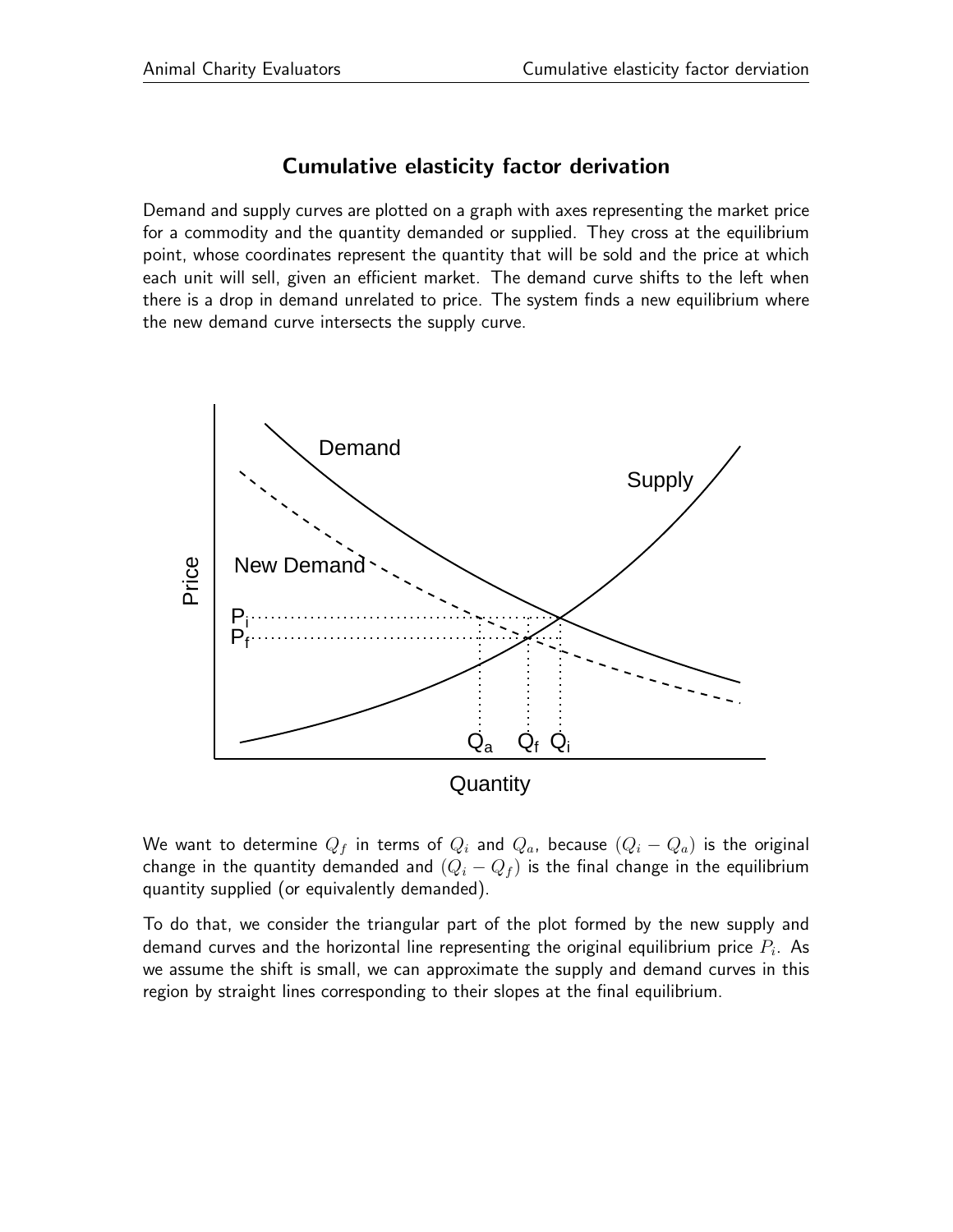

The definition of tangent gives us that

$$
\tan \phi = \frac{Q_i - Q_f}{P_i - P_f}
$$

This is approximately the inverse of the slope of the tangent line to the supply curve at the final equilibrium, which is equal to the supply elasticity at that point multiplied by  $Q_f$  $\frac{Q_f}{P_f}$  to provide the proper units.

$$
\left. \frac{dQ^S}{dP} \right|_{(Q_f, P_f)} = \frac{Q_f}{P_f} \times \text{(supply elasticity)}
$$

Similarly,

$$
\tan \theta = \frac{Q_f - Q_a}{P_i - P_f} \approx -\frac{dQ^D}{dP}\bigg|_{(Q_f, P_f)} = -\frac{Q_f}{P_f} \times \text{(demand elasticity)}
$$